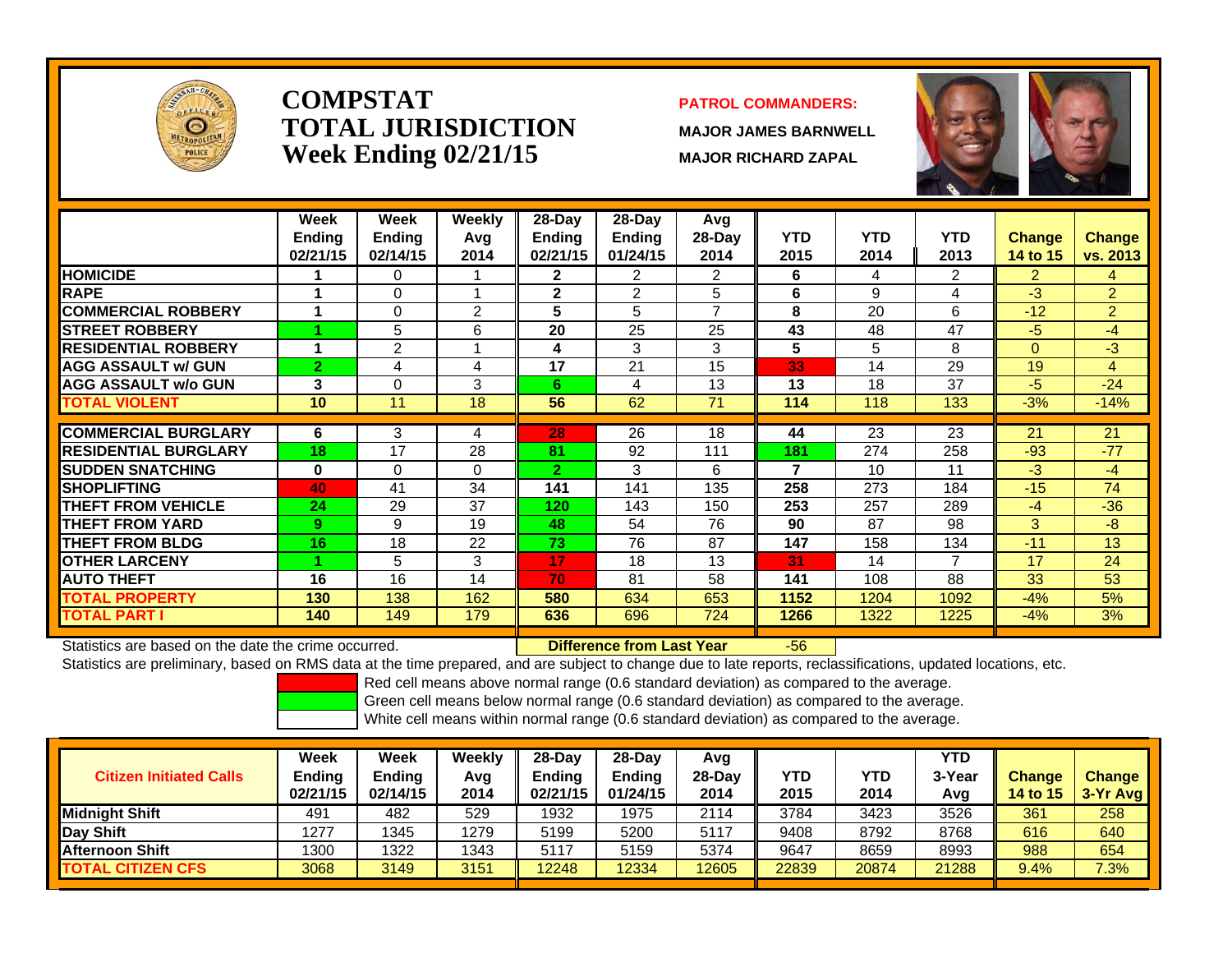

## **COMPSTATWEST CHATHAM PRECINCTWeek Ending 02/21/15**

**PRECINCT COMMANDER:**

**CAPT. CHARLES HALL**



|                             | Week<br><b>Ending</b><br>02/21/15 | Week<br><b>Ending</b><br>02/14/15 | Weekly<br>Avg<br>2014 | 28-Day<br><b>Ending</b><br>02/21/15 | 28-Day<br>Ending<br>01/24/15 | Avg<br>28-Day<br>2014 | <b>YTD</b><br>2015 | <b>YTD</b><br>2014 | <b>YTD</b><br>2013      | <b>Change</b><br>14 to 15 | <b>Change</b><br>vs. 2013 |
|-----------------------------|-----------------------------------|-----------------------------------|-----------------------|-------------------------------------|------------------------------|-----------------------|--------------------|--------------------|-------------------------|---------------------------|---------------------------|
| <b>HOMICIDE</b>             | $\bf{0}$                          | 0                                 | $\Omega$              | $\bf{0}$                            | $\Omega$                     | $\Omega$              | $\bf{0}$           | 0                  | $\Omega$                | $\Omega$                  | $\mathbf{0}$              |
| <b>RAPE</b>                 | $\bf{0}$                          | $\Omega$                          | $\Omega$              | $\mathbf 0$                         | $\Omega$                     |                       | $\mathbf{2}$       | 3                  | 0                       | $-1$                      | $\overline{2}$            |
| <b>COMMERCIAL ROBBERY</b>   |                                   | $\Omega$                          | $\Omega$              | 3                                   | 2                            |                       | 3                  | 3                  | $\overline{\mathbf{A}}$ | $\Omega$                  | $\overline{2}$            |
| <b>STREET ROBBERY</b>       | $\bf{0}$                          | 0                                 |                       |                                     |                              | 3                     | 4                  | 4                  | 10                      | $\Omega$                  | $-6$                      |
| <b>RESIDENTIAL ROBBERY</b>  | 0                                 | $\Omega$                          | $\Omega$              |                                     |                              |                       | $\mathbf{2}$       | 2                  |                         | $\Omega$                  |                           |
| <b>AGG ASSAULT w/ GUN</b>   | $\bf{0}$                          | $\Omega$                          | $\Omega$              |                                     |                              |                       | 4                  | 0                  | 3                       | $\overline{4}$            |                           |
| <b>AGG ASSAULT w/o GUN</b>  | $\bf{0}$                          | $\Omega$                          | $\Omega$              |                                     |                              | $\overline{2}$        | $\mathbf{2}$       |                    | $\overline{2}$          |                           | $\overline{0}$            |
| <b>TOTAL VIOLENT</b>        | 1                                 | $\Omega$                          | $\overline{2}$        | $\overline{7}$                      | 6                            | 9                     | 17                 | 13                 | 17                      | 31%                       | 0%                        |
|                             |                                   |                                   |                       |                                     |                              |                       |                    |                    |                         |                           |                           |
| <b>COMMERCIAL BURGLARY</b>  | $\overline{2}$                    | 2                                 |                       | 7                                   | 6                            | 4                     | 15                 | 3                  | 5                       | 12                        | 10                        |
| <b>RESIDENTIAL BURGLARY</b> | 5                                 | 7                                 | 5.                    | 23                                  | 21                           | 21                    | 38                 | 51                 | 52                      | $-13$                     | $-14$                     |
| <b>SUDDEN SNATCHING</b>     | 0                                 | $\Omega$                          | $\Omega$              | $\bf{0}$                            |                              |                       |                    | $\Omega$           | $\Omega$                |                           |                           |
| <b>SHOPLIFTING</b>          | 5.                                | 5                                 | 5.                    | 19                                  | 17                           | 19                    | 31                 | 35                 | 22                      | $-4$                      | 9                         |
| THEFT FROM VEHICLE          | 7                                 | 5                                 | 6                     | 25                                  | 19                           | 26                    | 40                 | 50                 | 40                      | $-10$                     | $\overline{0}$            |
| <b>THEFT FROM YARD</b>      | $\bf{0}$                          | 2                                 | 3                     | 6                                   | 9                            | 12                    | 16                 | 25                 | 14                      | $-9$                      | $\overline{2}$            |
| <b>THEFT FROM BLDG</b>      | 5                                 | 2                                 | 3                     | 13                                  | 11                           | 13                    | 28                 | 27                 | 20                      |                           | 8                         |
| <b>OTHER LARCENY</b>        | $\bf{0}$                          |                                   |                       | 3                                   | 3                            | 3                     | $\overline{9}$     | 2                  | 0                       | $\overline{7}$            | 9                         |
| <b>AUTO THEFT</b>           | 3                                 | 5                                 | 3                     | 16                                  | 19                           | 12                    | 32                 | 20                 | 12                      | 12                        | 20                        |
| <b>TOTAL PROPERTY</b>       | 27                                | 29                                | 28                    | 112                                 | 106                          | 111                   | 210                | 213                | 165                     | $-1%$                     | 27%                       |
| <b>TOTAL PART I</b>         | 28                                | 29                                | 30                    | 119                                 | 112                          | 121                   | 227                | 226                | 182                     | 0%                        | 25%                       |

Statistics are based on the date the crime occurred.

Difference from Last Year 1

Statistics are preliminary, based on RMS data at the time prepared, and are subject to change due to late reports, reclassifications, updated locations, etc.

Red cell means above normal range (0.6 standard deviation) as compared to the average.

Green cell means below normal range (0.6 standard deviation) as compared to the average.

| <b>Citizen Initiated Calls</b> | Week<br><b>Ending</b><br>02/21/15 | Week<br><b>Ending</b><br>02/14/15 | Weekly<br>Avg<br>2014 | $28$ -Day<br><b>Ending</b><br>02/21/15 | $28-Dav$<br><b>Ending</b><br>01/24/15 | Avg<br>$28$ -Day<br>2014 | YTD<br>2015 | YTD<br>2014 | YTD<br>3-Year<br>Avg | Change<br><b>14 to 15</b> | <b>Change</b><br>$3-Yr$ Avg |
|--------------------------------|-----------------------------------|-----------------------------------|-----------------------|----------------------------------------|---------------------------------------|--------------------------|-------------|-------------|----------------------|---------------------------|-----------------------------|
| <b>Midnight Shift</b>          | 99                                | 88                                | 107                   | 376                                    | 380                                   | 429                      | 733         | 687         | 688                  | 46                        | 45                          |
| <b>Day Shift</b>               | 266                               | 298                               | 264                   | 1111                                   | 1102                                  | 1055                     | 2018        | 1777        | 1814                 | 241                       | 204                         |
| IAfternoon Shift               | 295                               | 276                               | 279                   | 1065                                   | 1012                                  | 1115                     | 1989        | 1779        | 1863                 | 210                       | 126                         |
| <b>TOTAL CITIZEN CFS</b>       | 660                               | 660                               | 650                   | 2552                                   | 2494                                  | 2599                     | 4740        | 4243        | 4365                 | 1.7%                      | 8.6%                        |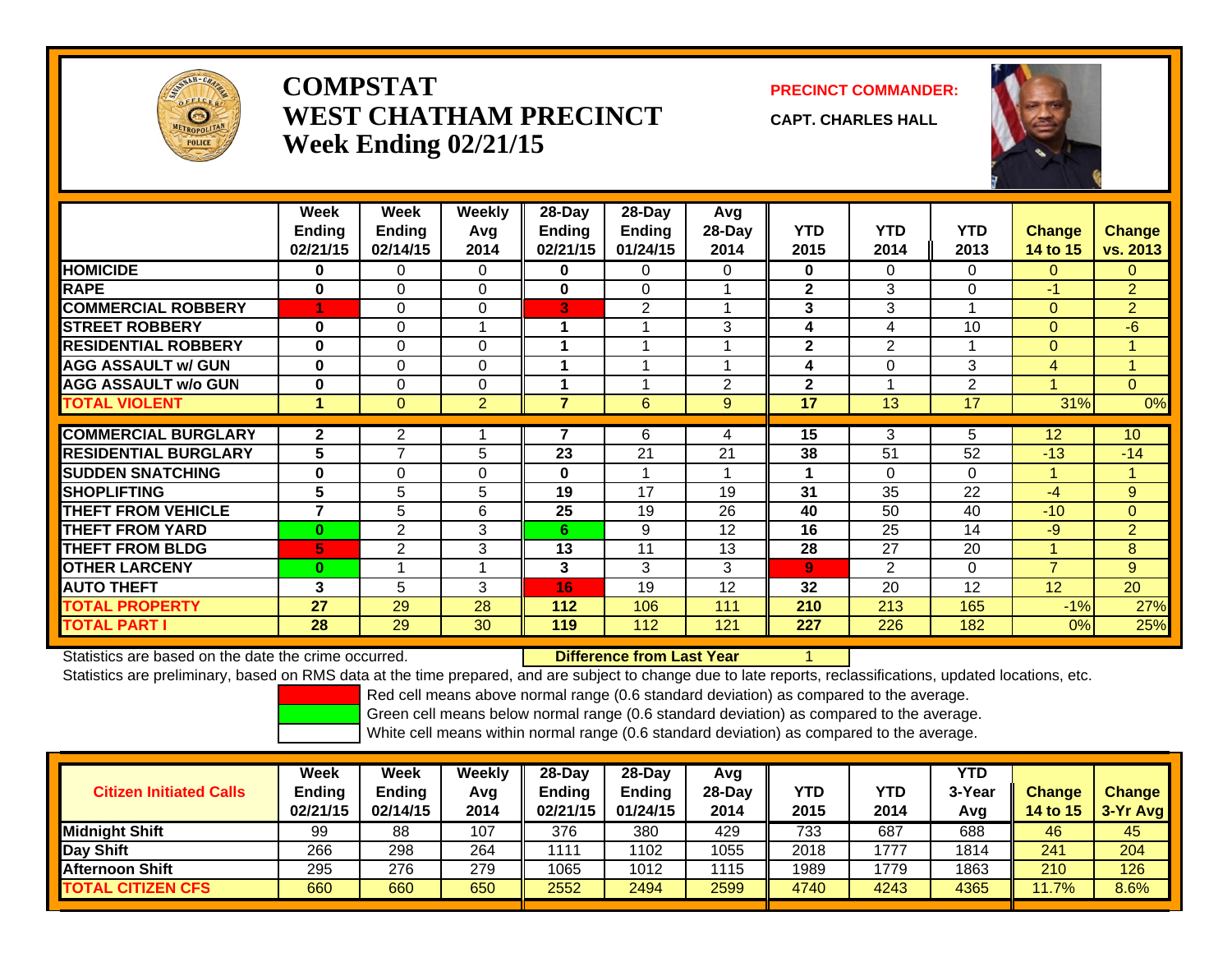

### **COMPSTATDOWNTOWN PRECINCTWeek Ending 02/21/15**

#### **PRECINCT COMMANDER:**

**CAPT. Ben Herron**

-13



|                             | Week<br><b>Ending</b><br>02/21/15 | Week<br><b>Ending</b><br>02/14/15 | Weekly<br>Avg<br>2014 | $28-Day$<br><b>Ending</b><br>02/21/15 | 28-Day<br>Endina<br>01/24/15 | Avg<br>28-Day<br>2014    | <b>YTD</b><br>2015 | <b>YTD</b><br>2014 | <b>YTD</b><br>2013 | <b>Change</b><br>14 to 15 | <b>Change</b><br>vs. 2013 |
|-----------------------------|-----------------------------------|-----------------------------------|-----------------------|---------------------------------------|------------------------------|--------------------------|--------------------|--------------------|--------------------|---------------------------|---------------------------|
| <b>HOMICIDE</b>             | 0                                 | 0                                 | $\Omega$              | $\bf{0}$                              | $\Omega$                     |                          | $\mathbf{0}$       | 0                  | $\Omega$           | 0                         | $\mathbf{0}$              |
| <b>RAPE</b>                 | 0                                 | $\Omega$                          | 0                     | $\bf{0}$                              |                              |                          |                    |                    |                    | $\Omega$                  | $\Omega$                  |
| <b>COMMERCIAL ROBBERY</b>   | $\bf{0}$                          | $\Omega$                          | $\Omega$              | $\bf{0}$                              |                              |                          | $\mathbf{2}$       | 3                  | $\Omega$           | $-1$                      | $\overline{2}$            |
| <b>STREET ROBBERY</b>       | $\mathbf{0}$                      | $\Omega$                          | $\overline{2}$        | 4                                     | $\overline{ }$               | $\overline{\phantom{a}}$ | 13                 | 8                  | 14                 | 5                         | $-1$                      |
| <b>RESIDENTIAL ROBBERY</b>  | $\bf{0}$                          | $\Omega$                          | $\Omega$              | $\mathbf{0}$                          | $\Omega$                     | $\Omega$                 | $\bf{0}$           | $\Omega$           | $\overline{2}$     | $\Omega$                  | $-2$                      |
| <b>AGG ASSAULT w/ GUN</b>   | $\mathbf{0}$                      | $\Omega$                          |                       | $\mathbf{2}$                          | 4                            | 3                        | 6                  | $\overline{2}$     | 5                  | $\overline{4}$            | 1                         |
| <b>AGG ASSAULT w/o GUN</b>  | $\bf{0}$                          | 0                                 |                       | $\bf{0}$                              |                              | 3                        | $\mathbf{2}$       | 7                  | 10                 | $-5$                      | $-8$                      |
| <b>TOTAL VIOLENT</b>        | $\mathbf{0}$                      | $\mathbf{0}$                      | 4                     | 6                                     | 14                           | 16                       | 24                 | 21                 | 32                 | 14%                       | $-25%$                    |
|                             |                                   |                                   |                       |                                       |                              |                          |                    |                    |                    |                           |                           |
| <b>COMMERCIAL BURGLARY</b>  | 0                                 | $\Omega$                          |                       |                                       |                              | 3                        | 3                  | 4                  |                    | $-1$                      | $\overline{2}$            |
| <b>RESIDENTIAL BURGLARY</b> |                                   | $\Omega$                          | 3                     | 4                                     | 8                            | 11                       | 17                 | 23                 | 21                 | $-6$                      | $-4$                      |
| <b>SUDDEN SNATCHING</b>     | $\bf{0}$                          | $\Omega$                          | 0                     | $\mathbf{2}$                          | 2                            | 2                        | 5                  | 5                  | 6                  | $\Omega$                  | $-1$                      |
| <b>SHOPLIFTING</b>          | 6                                 | 4                                 | 4                     | 16                                    | 15                           | 18                       | 31                 | 41                 | 22                 | $-10$                     | 9                         |
| <b>THEFT FROM VEHICLE</b>   | $\overline{2}$                    | 2                                 | 9                     | 16                                    | 19                           | 36                       | 40                 | 38                 | 42                 | $\overline{2}$            | $-2$                      |
| <b>THEFT FROM YARD</b>      |                                   | 3                                 | 5                     | 10                                    | 11                           | 21                       | 18                 | 20                 | 31                 | $-2$                      | $-13$                     |
| <b>THEFT FROM BLDG</b>      | 4                                 | 4                                 | 5                     | 17                                    | 16                           | 21                       | 28                 | 37                 | 29                 | $-9$                      | $-1$                      |
| <b>OTHER LARCENY</b>        |                                   | $\Omega$                          |                       | $\mathbf{2}$                          |                              | $\overline{2}$           | 3                  |                    | 1                  | $\overline{2}$            | $\overline{2}$            |
| <b>AUTO THEFT</b>           | $\mathbf{2}$                      | $\overline{2}$                    | 3                     | 9                                     | 11                           | 11                       | 22                 | 14                 | 17                 | 8                         | 5                         |
| <b>TOTAL PROPERTY</b>       | 17                                | 15                                | 31                    | 77                                    | 84                           | 125                      | 167                | 183                | 170                | $-9%$                     | $-2%$                     |
| <b>TOTAL PART I</b>         | 17                                | 15                                | 35                    | 83                                    | 98                           | 141                      | 191                | 204                | 202                | $-6%$                     | $-5%$                     |

Statistics are based on the date the crime occurred. **Difference from Last Year** 

Statistics are preliminary, based on RMS data at the time prepared, and are subject to change due to late reports, reclassifications, updated locations, etc.

Red cell means above normal range (0.6 standard deviation) as compared to the average.

Green cell means below normal range (0.6 standard deviation) as compared to the average.

| <b>Citizen Initiated Calls</b> | <b>Week</b><br><b>Ending</b><br>02/21/15 | <b>Week</b><br><b>Ending</b><br>02/14/15 | Weekly<br>Avg<br>2014 | $28$ -Dav<br><b>Ending</b><br>02/21/15 | 28-Day<br><b>Ending</b><br>01/24/15 | Avg<br>28-Day<br>2014 | YTD<br>2015 | YTD<br>2014 | YTD<br>3-Year<br>Avg | Change<br><b>14 to 15</b> | <b>Change</b><br>$3-Yr$ Avg |
|--------------------------------|------------------------------------------|------------------------------------------|-----------------------|----------------------------------------|-------------------------------------|-----------------------|-------------|-------------|----------------------|---------------------------|-----------------------------|
| <b>Midnight Shift</b>          | 87                                       | 08                                       | 114                   | 382                                    | 399                                 | 457                   | 748         | 736         | 747                  | 12                        |                             |
| Day Shift                      | 237                                      | 217                                      | 223                   | 889                                    | 865                                 | 891                   | 1596        | 1454        | 1482                 | 142                       | 114                         |
| <b>Afternoon Shift</b>         | 210                                      | 232                                      | 244                   | 895                                    | 913                                 | 976                   | 1671        | 1503        | 1541                 | 168                       | 130                         |
| <b>TOTAL CITIZEN CFS</b>       | 534                                      | 557                                      | 581                   | 2166                                   | 2177                                | 2324                  | 4015        | 3693        | 3770                 | 8.7%                      | 6.5%                        |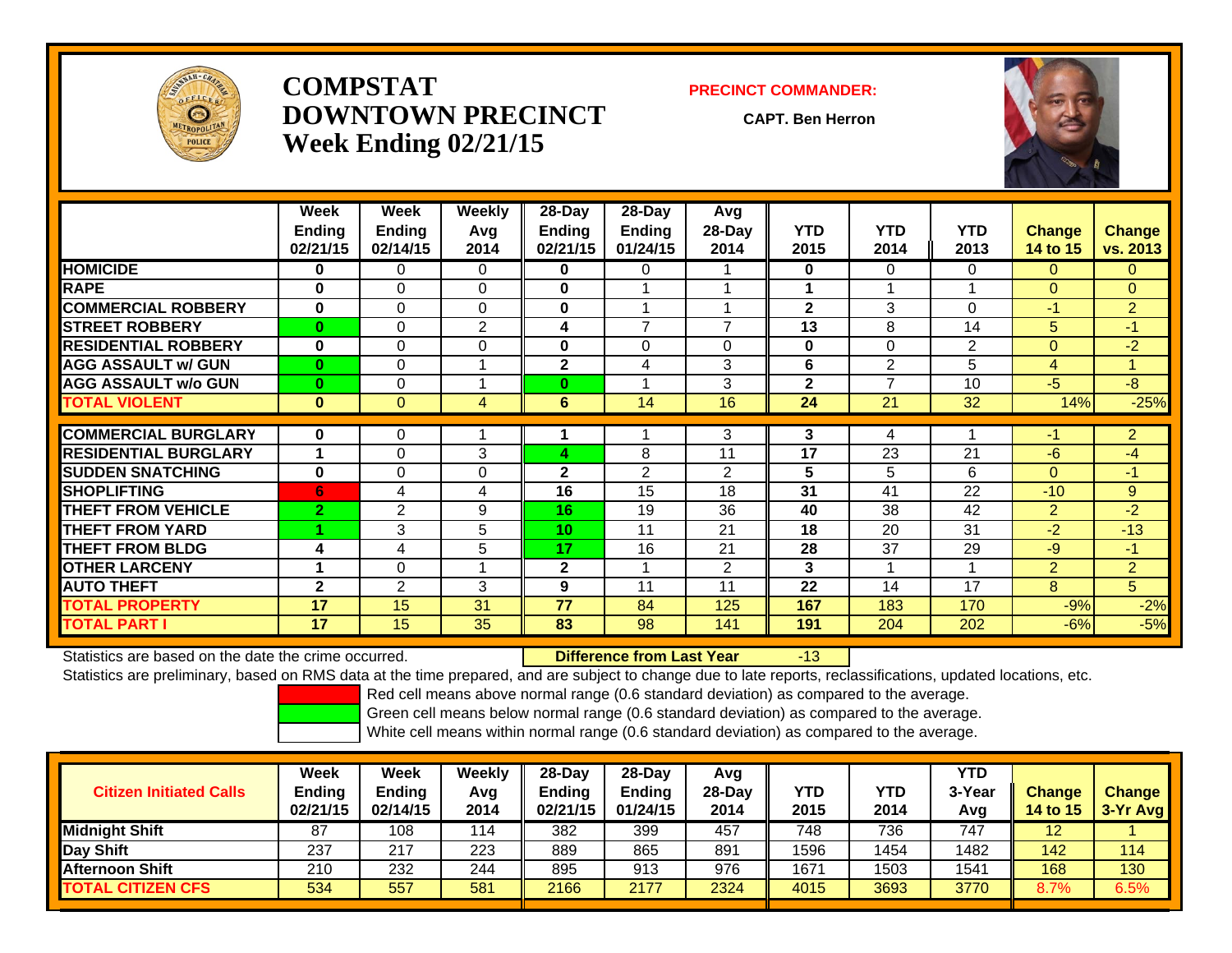

# **COMPSTATCENTRAL PRECINCT CAPT. DEVONN ADAMSWeek Ending 02/21/15**

### **PRECINCT COMMANDER:**



|                             | Week           | Week           | Weekly         | 28-Day         | 28-Day         | Avg            |              |            |            |                |                |
|-----------------------------|----------------|----------------|----------------|----------------|----------------|----------------|--------------|------------|------------|----------------|----------------|
|                             | <b>Ending</b>  | Ending         | Avg            | Ending         | <b>Ending</b>  | 28-Day         | <b>YTD</b>   | <b>YTD</b> | <b>YTD</b> | <b>Change</b>  | <b>Change</b>  |
|                             | 02/21/15       | 02/14/15       | 2014           | 02/21/15       | 01/24/15       | 2014           | 2015         | 2014       | 2013       | 14 to 15       | vs. 2013       |
| <b>HOMICIDE</b>             | $\bf{0}$       | $\Omega$       | $\Omega$       |                |                |                | $\mathbf{2}$ | 3          | 0          | $-1$           | $\overline{2}$ |
| <b>RAPE</b>                 | $\bf{0}$       | $\Omega$       | $\Omega$       | $\mathbf{0}$   | $\Omega$       |                | 1            | 3          |            | $-2$           | $\Omega$       |
| <b>COMMERCIAL ROBBERY</b>   | $\bf{0}$       | $\Omega$       | $\Omega$       | $\mathbf{2}$   | $\overline{2}$ |                | $\mathbf{2}$ | 5          | 2          | $-3$           | $\Omega$       |
| <b>STREET ROBBERY</b>       |                |                | 2              | $\overline{7}$ | 8              | 8              | 12           | 20         | 12         | $-8$           | $\overline{0}$ |
| <b>RESIDENTIAL ROBBERY</b>  | $\bf{0}$       | $\Omega$       | $\Omega$       | 0              | $\Omega$       | 0              | $\bf{0}$     | 0          |            | $\Omega$       | $-1$           |
| <b>AGG ASSAULT w/ GUN</b>   | $\overline{2}$ | 3              | 2              | 11             | 10             | 6              | 14           | 8          | 8          | 6              | 6              |
| <b>AGG ASSAULT w/o GUN</b>  |                | $\Omega$       |                | 3              | $\overline{2}$ | 3              | 5            | 3          | 13         | $\overline{2}$ | $-8$           |
| <b>TOTAL VIOLENT</b>        | 4              | $\overline{4}$ | 5              | 24             | 23             | 21             | 36           | 42         | 37         | $-14%$         | $-3%$          |
|                             |                |                |                |                |                |                |              |            |            |                |                |
| <b>COMMERCIAL BURGLARY</b>  | 3              |                |                | 8              | 6              | 4              | 10           | 4          | 5          | 6              | 5.             |
| <b>RESIDENTIAL BURGLARY</b> | 8              | 3              | 9              | 20             | 21             | 34             | 50           | 89         | 64         | $-39$          | $-14$          |
| <b>SUDDEN SNATCHING</b>     | $\bf{0}$       | $\Omega$       | $\Omega$       | $\bf{0}$       | $\Omega$       |                | 1            | 0          | 3          |                | $-2$           |
| <b>SHOPLIFTING</b>          | $\mathbf{0}$   | 4              | $\overline{2}$ | 7              | 9              | 8              | 9            | 13         | 16         | $-4$           | -7             |
| <b>THEFT FROM VEHICLE</b>   | 7              | 6              | 9              | 32             | 55             | 36             | 81           | 53         | 54         | 28             | 27             |
| <b>THEFT FROM YARD</b>      | 3              | $\Omega$       | 5              | 16             | 16             | 20             | 25           | 17         | 22         | 8              | 3              |
| <b>THEFT FROM BLDG</b>      |                | 3              | 4              | 14             | 17             | 18             | 30           | 25         | 28         | 5              | $\overline{2}$ |
| <b>OTHER LARCENY</b>        | $\mathbf{0}$   | 2              |                | $\overline{7}$ | 8              | $\overline{2}$ | 10           | 0          | $\Omega$   | 10             | 10             |
| <b>AUTO THEFT</b>           | 4              | 3              | 4              | 14             | 19             | 17             | 36           | 47         | 22         | $-11$          | 14             |
| <b>TOTAL PROPERTY</b>       | 26             | 22             | 35             | 118            | 151            | 141            | 252          | 248        | 214        | 2%             | 18%            |
| <b>TOTAL PART I</b>         | 30             | 26             | 40             | 142            | 174            | 162            | 288          | 290        | 251        | $-1%$          | 15%            |

Statistics are based on the date the crime occurred. **Difference from Last Year** 

-2

Statistics are preliminary, based on RMS data at the time prepared, and are subject to change due to late reports, reclassifications, updated locations, etc.

Red cell means above normal range (0.6 standard deviation) as compared to the average.

Green cell means below normal range (0.6 standard deviation) as compared to the average.

| <b>Citizen Initiated Calls</b> | Week<br><b>Ending</b><br>02/21/15 | <b>Week</b><br><b>Ending</b><br>02/14/15 | Weekly<br>Avg<br>2014 | $28$ -Dav<br>Endina<br>02/21/15 | $28-Dav$<br><b>Ending</b><br>01/24/15 | Avq<br>$28-Dav$<br>2014 | YTD<br>2015 | <b>YTD</b><br>2014 | <b>YTD</b><br>3-Year<br>Avg | <b>Change</b><br>14 to 15 | <b>Change</b><br>3-Yr Aval |
|--------------------------------|-----------------------------------|------------------------------------------|-----------------------|---------------------------------|---------------------------------------|-------------------------|-------------|--------------------|-----------------------------|---------------------------|----------------------------|
| <b>Midnight Shift</b>          | 108                               | 103                                      | 116                   | 433                             | 443                                   | 463                     | 877         | 722                | 788                         | 155                       | 89                         |
| Day Shift                      | 261                               | 250                                      | 268                   | 1050                            | 1062                                  | 1074                    | 1940        | 1873               | 1818                        | 67                        | 122                        |
| <b>Afternoon Shift</b>         | 270                               | 290                                      | 274                   | 1095                            | 1127                                  | 1098                    | 2054        | 1737               | 1891                        | 317                       | 163                        |
| <b>TOTAL CITIZEN CFS</b>       | 639                               | 643                                      | 659                   | 2578                            | 2632                                  | 2635                    | 4871        | 4332               | 4497                        | 12.4%                     | 8.3%                       |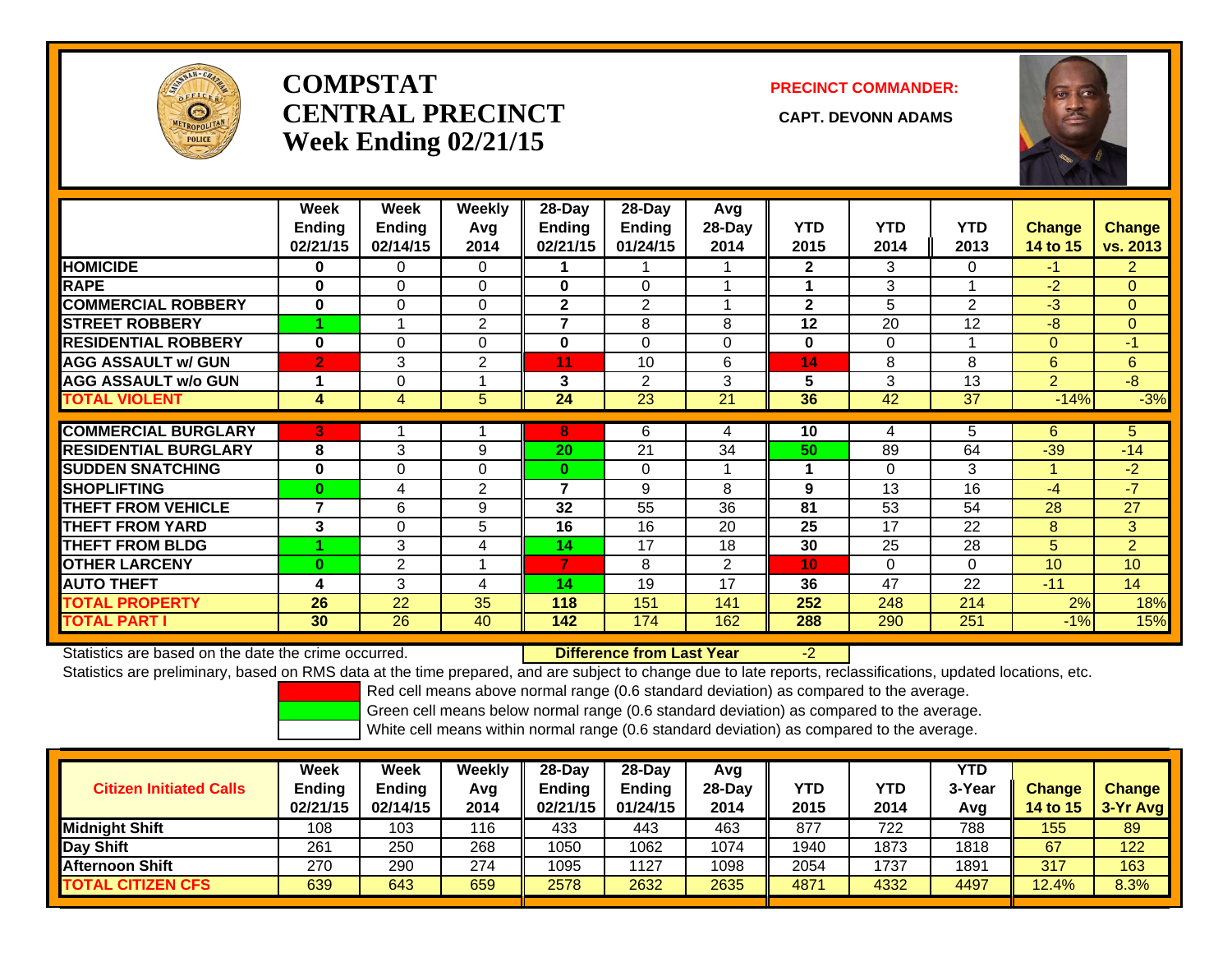

### **COMPSTATSOUTHSIDE PRECINCT** CAPT. TERRY SHOOP **Week Ending 02/21/15**

**PRECINCT COMMANDER:**



|                             | Week<br>Ending<br>02/21/15 | Week<br><b>Ending</b><br>02/14/15 | Weekly<br>Avq<br>2014 | $28$ -Day<br><b>Ending</b><br>02/21/15 | $28 - Day$<br>Ending<br>01/24/15 | Avg<br>28-Day<br>2014 | <b>YTD</b><br>2015 | <b>YTD</b><br>2014 | <b>YTD</b><br>2013 | <b>Change</b><br>14 to 15 | <b>Change</b><br>vs. 2013 |
|-----------------------------|----------------------------|-----------------------------------|-----------------------|----------------------------------------|----------------------------------|-----------------------|--------------------|--------------------|--------------------|---------------------------|---------------------------|
| <b>HOMICIDE</b>             |                            | 0                                 | $\Omega$              |                                        | 0                                | 0                     | 1                  | 0                  | 2                  |                           | -1                        |
| <b>RAPE</b>                 |                            | $\Omega$                          | $\Omega$              | 1                                      | 0                                |                       | 1                  | 4                  |                    | $\Omega$                  | $\mathbf{0}$              |
| <b>COMMERCIAL ROBBERY</b>   | $\bf{0}$                   | $\Omega$                          |                       | $\bf{0}$                               | 0                                | 3                     | $\bf{0}$           | 6                  | 4                  | $-6$                      | $-1$                      |
| <b>STREET ROBBERY</b>       | $\bf{0}$                   | 2                                 |                       | 3                                      | 3                                | 4                     | 6                  | 8                  |                    | $-2$                      | 5                         |
| <b>RESIDENTIAL ROBBERY</b>  | $\bf{0}$                   |                                   | $\Omega$              |                                        |                                  |                       | 1                  | 3                  | 4                  | $-2$                      | $\Omega$                  |
| <b>AGG ASSAULT w/ GUN</b>   | $\bf{0}$                   | $\Omega$                          | $\Omega$              |                                        | $\overline{2}$                   |                       | 3                  |                    | 3                  | $\overline{2}$            | $\Omega$                  |
| <b>AGG ASSAULT w/o GUN</b>  |                            | $\Omega$                          | $\Omega$              |                                        | 0                                | $\overline{2}$        | 3                  |                    | 8                  | $\overline{2}$            | $-5$                      |
| <b>TOTAL VIOLENT</b>        | 3 <sup>1</sup>             | 3                                 | 3                     | 8                                      | 6                                | 11                    | 15                 | 20                 | 17                 | $-25%$                    | $-12%$                    |
|                             |                            |                                   |                       |                                        |                                  |                       |                    |                    |                    |                           |                           |
| <b>COMMERCIAL BURGLARY</b>  | $\bf{0}$                   | 0                                 |                       | 8                                      | 10                               | 3                     | 12                 | 8                  | 4                  | 4                         | 8                         |
| <b>RESIDENTIAL BURGLARY</b> | 4                          |                                   | 5                     | 15                                     | 19                               | 18                    | 37                 | 43                 | 57                 | $-6$                      | $-20$                     |
| <b>SUDDEN SNATCHING</b>     | $\bf{0}$                   | $\Omega$                          | $\Omega$              | $\bf{0}$                               | 0                                |                       | 0                  |                    | $\Omega$           | -1                        | $\Omega$                  |
| <b>SHOPLIFTING</b>          | 16                         | 18                                | 13                    | 52                                     | 51                               | 51                    | 99                 | 110                | 83                 | $-11$                     | 16                        |
| <b>THEFT FROM VEHICLE</b>   | 4                          | 7                                 | $\overline{7}$        | 25                                     | 27                               | 27                    | 49                 | 62                 | 83                 | $-13$                     | $-34$                     |
| <b>THEFT FROM YARD</b>      | $\mathbf{3}$               | $\Omega$                          | $\overline{2}$        | $\overline{7}$                         | $\overline{7}$                   | 9                     | 14                 | 16                 | 14                 | $-2$                      | $\overline{0}$            |
| <b>THEFT FROM BLDG</b>      | 4                          | 3                                 | 4                     | 12                                     | 13                               | 17                    | 25                 | 24                 | 25                 |                           | $\Omega$                  |
| <b>OTHER LARCENY</b>        | 0                          | 2                                 |                       | 3                                      | 4                                | $\overline{2}$        | 5                  | $\overline{7}$     | 3                  | $-2$                      | $\overline{2}$            |
| <b>AUTO THEFT</b>           | 5                          | 4                                 | $\overline{2}$        | 20                                     | 19                               | 8                     | 29                 | 16                 | 20                 | 13                        | 9                         |
| <b>TOTAL PROPERTY</b>       | 36                         | 35                                | 34                    | 142                                    | 150                              | 136                   | 270                | 287                | 289                | $-6%$                     | $-7%$                     |
| <b>TOTAL PART I</b>         | 39                         | 38                                | 37                    | 150                                    | 156                              | 148                   | 285                | 307                | 306                | $-7%$                     | $-7%$                     |

Statistics are based on the date the crime occurred. **Difference from Last Year** 

 $-22$ 

Statistics are preliminary, based on RMS data at the time prepared, and are subject to change due to late reports, reclassifications, updated locations, etc.

Red cell means above normal range (0.6 standard deviation) as compared to the average.

Green cell means below normal range (0.6 standard deviation) as compared to the average.

| <b>Citizen Initiated Calls</b> | Week<br><b>Ending</b><br>02/21/15 | Week<br>Ending<br>02/14/15 | Weekly<br>Avg<br>2014 | $28-Dav$<br>Ending<br>02/21/15 | $28$ -Dav<br><b>Ending</b><br>01/24/15 | Avg<br>$28-Dav$<br>2014 | YTD<br>2015 | YTD<br>2014 | YTD<br>3-Year<br>Avg | <b>Change</b><br>14 to $152$ | <b>Change</b><br>3-Yr Avg |
|--------------------------------|-----------------------------------|----------------------------|-----------------------|--------------------------------|----------------------------------------|-------------------------|-------------|-------------|----------------------|------------------------------|---------------------------|
| <b>I</b> Midniaht Shift        | 90                                | 92                         | 91                    | 357                            | 368                                    | 363                     | 720         | 612         | 633                  | 108                          | 87                        |
| Day Shift                      | 281                               | 304                        | 259                   | 1151                           | 131                                    | 1038                    | 2033        | 1781        | 1818                 | 252                          | 215                       |
| <b>Afternoon Shift</b>         | 272                               | 254                        | 259                   | 1030                           | 1029                                   | 1034                    | 1942        | 1750        | 1785                 | 192                          | 157                       |
| <b>TOTAL CITIZEN CFS</b>       | 643                               | 650                        | 609                   | 2538                           | 2528                                   | 2435                    | 4695        | 4143        | 4236                 | 13.3%                        | 10.8%                     |